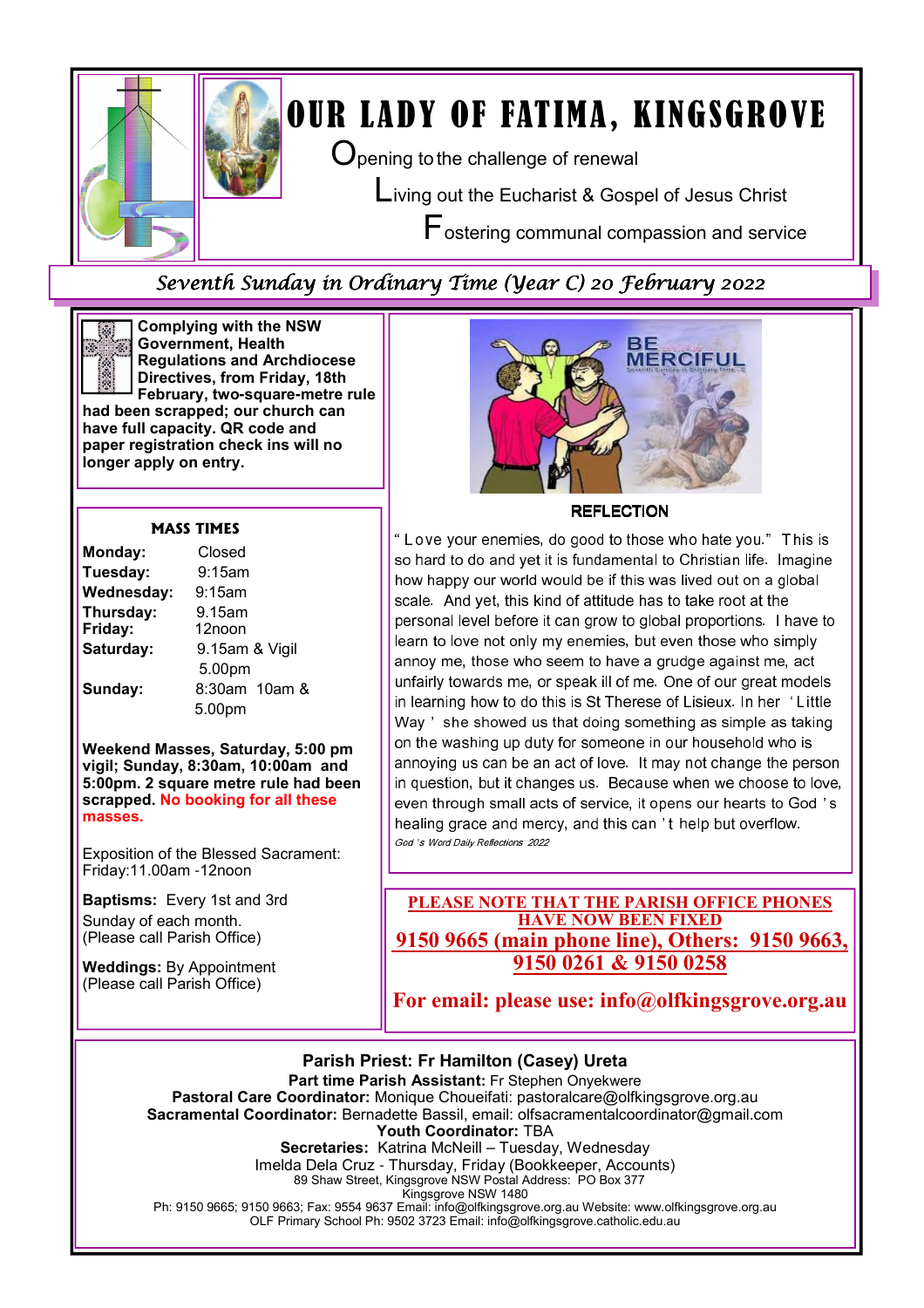## LATEST COVID**-**19 UPDATE EFFECTIVE: From Friday, 18 February 2022

1. Face masks are still mandatory in the church, public transport, indoors and in organised outdoor events until Feb 25 but it is highly recommended in our church if social distancing is not possible.

2. Congregational singing is permitted but wear mask.

3. All attendees are no longer required to use the QR code and paper registration upon entry.

4. No booking on all masses. Our church can have maximum capacity. The 2-square-metre rule had been scrapped but for our safety, please maintain reasonable safe distancing.

5. Avoid congestion before or after mass; attendees should maintain safe distance when lining up for communion, even though 2 square metre rule had been scrapped..

6. Sanitise hands before entering the Church. Though easing of restrictions had been announced, we still request you to follow the above in order to protect ourselves and others as an exercise of 'love of neighbour'. We hope to get through this difficult time together. Thank you.

#### All of these notices might change depending on the Covid 19 situation.

## HELP NEEDED!!

Please come and join the Zonta Club of Sydney West at a Birthing Kit Assembly Day in the Clune Centre on Saturday 26th February from 9am-12pm. This is a fantastic way to make a real difference in the world, as we continue our commitment to lower mother and baby mortality rates in the world's poorest countries. We especially encourage high school students to come along and learn about what goes into a birthing kit!

In accordance with NSW Health Regulations you will need to wear a mask and be vaccinated to attend. Morning tea will be provided. Please email or call Therese Abela-King on tjabelaking1964@gmail.com or ph 0409 554 878 as soon as possible.

## Thanks so much!

#### Market Day Fundraiser at Our Lady of Fatima Peakhurst

Saturday, 5 March from 8am to 3pm in the Church carpark in Issac St, Peakhurst. The Saturday Foodies & Farmers Market is always a great event and this one will feature a large marquee run by parishioners from St Joseph's Riverwood with fantastic items to delight families. The event holds something for everyone, even an amusement area for children. All proceeds from the St Joseph's table/s will go towards the Church's Roof Fund.

## GROWING IN FAITH Scriptural readings and Saints for this week

#### Scriptural readings and Saints for this week

21 Mon

Saint Peter Damian, Bishop and Doctor of the Church Jas 3:13-18/Mk 9:14-29 (341)

22 Tue The Chair of Saint Peter the Apostle Feast 1 Pt 5:1-4/Mt 16:13-19 (535) Pss Prop

23 Wed Saint Polycarp, Bishop and Martyr Memorial Jas 4:13-17/Mk 9:38-40 (343)

24 Thu Jas 5:1-6/Mk 9:41-50 (344)

25 Fri Jas 5:9-12/Mk 10:1-12 (345)

26 Sat Jas 5:13-20/Mk 10:13-16 (346)

27 SUN EIGHTH SUNDAY IN ORDINARY TIME Sir 27:4-7/1 Cor 15:54-58/Lk 6:39-45 (84) Pss IV

**Church Life** 

Last August, 2021, our Parish was invited to be part of the 2021 National Church Life Survey. The survey will assist us plan for a better future for our Parish. We are encouraged to participate. The results will provide Parishes, the Diocese and the Australian Churches as a whole with a rich resource for reflection and pastoral planning. Due to Covid lockdown and restrictions, it was postponed for this month.

There are 2 ways you can complete this survey.

1) Online Attender Survey can be done anytime by parishioners 15 years and older from this weekend. Go to attendersurvey.ncls.org.au. Our church code is TAS07401 Our Lady of Fatima Catholic Church Kingsgrove. We also invite children aged 8-14 to complete online at childsurvey.ncls.org.au. If you have children with these ages, please review the parents/carers information sheet and encourage them to do the survey.

2) For non online survey, we will have this on 26 and 27 February weekend. Parish Council and volunteers will be at church main entrance to distribute forms for the Attender Survey for ages 15 and older and Child Survey, 8 to 14 years old. Sanitised pens will be provided. Church code is the same TAS07401.

Thank you.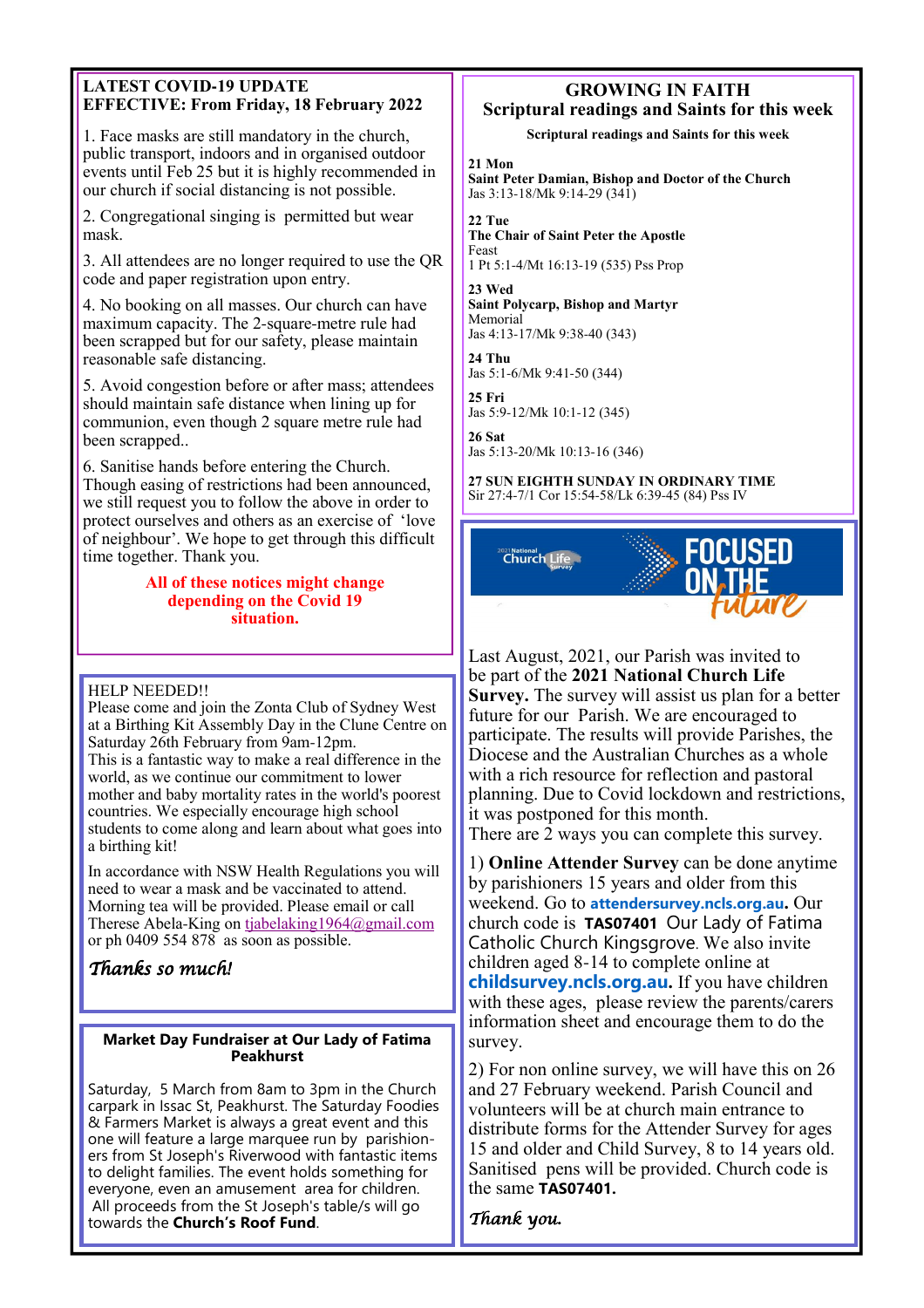## SEVENTH SUNDAY IN ORDINARY TIME (YEAR C) 20 FEBRUARY 2022

## **First Reading** 1 Sm 26:2. 7-9. 12-13. 22-23

## A reading from the first book of Samuel

The Lord has put you in my power, but I will not raise my hand against you. Saul set off and went down to the wilderness of Ziph, accompanied by three thousand men chosen from Israel to search for David in the wilderness of Ziph.

So in the dark David and Abishai made their way towards the force, where they found Saul asleep inside the camp, his spear stuck in the ground beside his head, with Abner and the troops lying round him.

Then Abishai said to David, 'Today God has put your enemy in your power; so now let me pin him to the ground with his own spear. Just one stroke! I will not need to strike him twice. David answered Abishai, Do not kill him, for who can lift his hand against the Lord's anointed and be without guilt?' David took the spear and the pitcher of water from beside Saul's head, and they made off. No one saw, no one knew, no one woke up; they were all asleep, for a deep sleep from the Lord had fallen on them.

David crossed to the other side and halted on the top of the mountain a long way off; there was a wide space between them. David then called out, 'Here is the king's spear. Let one of the soldiers come across and take it. The Lord repays everyone for his uprightness and loyalty. Today the Lord put you in my power, but I would not raise my hand against the Lord's anointed.'

## Responsorial Psalm Ps 102:1-4. 8. 10. 12-13. R. v.8

## (R.) The Lord is kind and merciful.

- 1. My soul, give thanks to the Lord, all my being, bless his holy name. My soul, give thanks to the Lord and never forget all his blessings. (R.)
- 2. It is he who forgives all your guilt, who heals every one of your ills, who redeems your life from the grave, who crowns you with love and compassion. (R.)
- 3. The Lord is compassion and love, slow to anger and rich in mercy. He does not treat us according to our sins nor repay us according to our faults. (R.)
- 4. As far as the east is from the west so far does he remove our sins. As a father has compassion on his sons, the Lord has pity on those who fear him. (R.)

## **Second Reading 1 Cor 15:45-49** A reading from the first letter of St Paul to the Corinthians

#### Just as we have carried the earthly image, we must carry the heavenly image.

The first man, Adam, as scripture says, became a living soul; but the last Adam has become a life-giving spirit. That is, first the one with the soul, not the spirit, and after that, the one with the spirit. The first man, being from the earth, is earthly by nature; the second man is from heaven. As this earthly man was, so are we on earth; and as the heavenly man is, so are we in heaven. And we, who have been modelled on the earthly man, will be modelled on the heavenly man.

## Gospel Acclamation Jn 13:34

Alleluia, alleluia! I give you a new commandment; love one another as I have loved you. Alleluia!

## **Gospel Lk 6:27-38**

#### A reading from the holy Gospel according to Luke

Be merciful as your Father is merciful.

Jesus said to his disciples: 'I say this to you who are listening: Love your enemies, do good to those who hate you, bless those who curse you, pray for those who treat you badly. To the man who slaps you on one cheek, present the other cheek too; to the man who takes your cloak from you, do not refuse your tunic. Give to everyone who asks you, and do not ask for your property back from the man who robs you. Treat others as you would like them to treat you. If you love those who love you, what thanks can you expect? Even sinners love those who love them. And if you do good to those who do good to you, what thanks can you expect? For even sinners do that much. And if you lend to those from whom you hope to receive, what thanks can you expect? Even sinners lend to sinners to get back the same amount. Instead, love your enemies and do good, and lend without any hope of return. You will have a great reward, and you will be sons of the Most High, for he himself is kind to the ungrateful and the wicked.

'Be compassionate as your Father is compassionate. Do not judge, and you will not be judged yourselves; do not condemn, and you will not be condemned yourselves; grant pardon, and you will be pardoned. Give, and there will be gifts for you: a full measure, pressed down, shaken together, and running over, will be poured into your lap; because the amount you measure out is the amount you will be given back.'



on vtierney37@optusnet.com.au